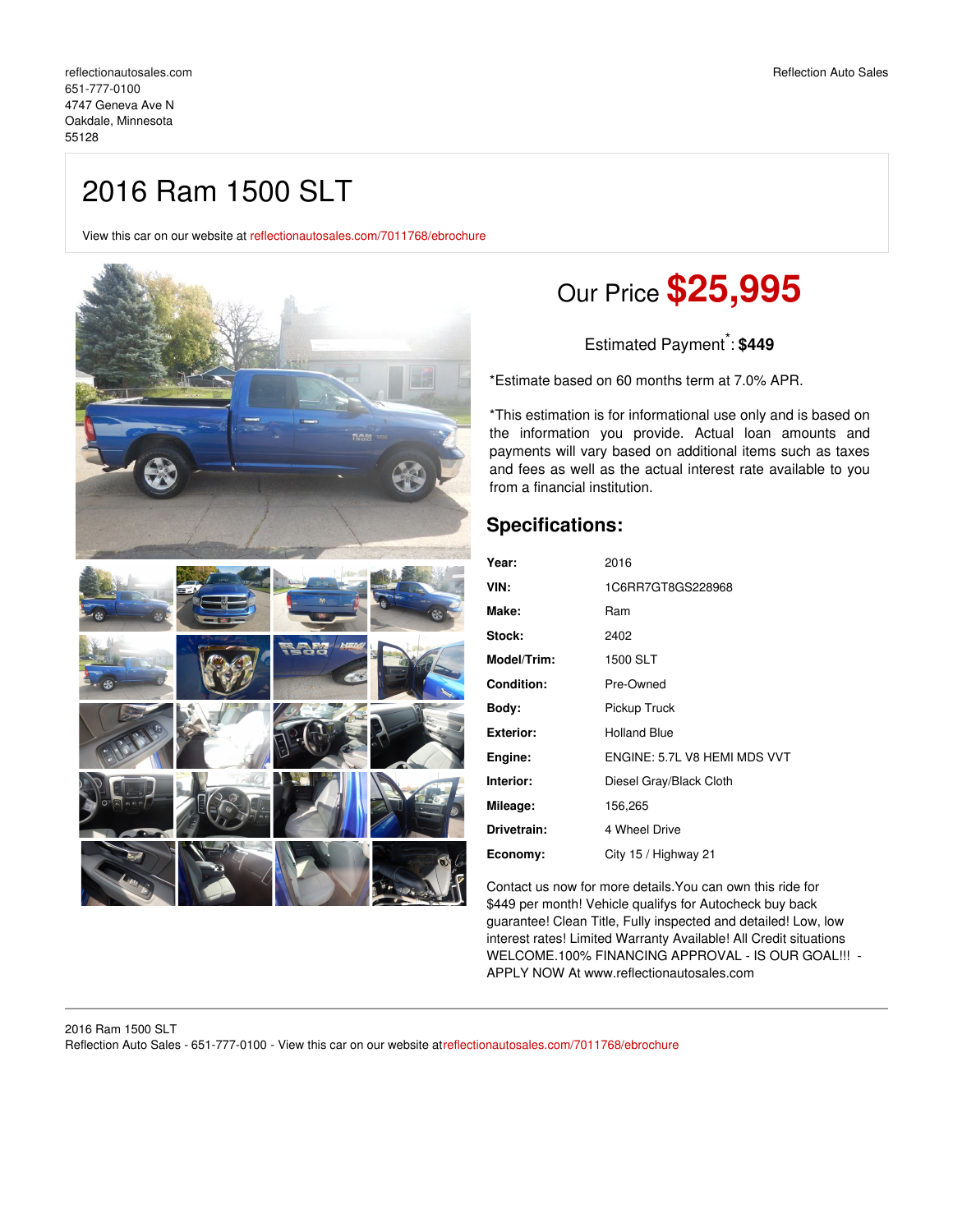

### 2016 Ram 1500 SLT Reflection Auto Sales - 651-777-0100 - View this car on our website a[treflectionautosales.com/7011768/ebrochure](https://reflectionautosales.com/vehicle/7011768/2016-ram-1500-slt-oakdale-minnesota-55128/7011768/ebrochure)

# **Installed Options**

## **Interior**

- 2 12V DC Power Outlets
- 4-Way Driver Seat -inc: Manual Recline and Fore/Aft Movement
- 4-Way Passenger Seat -inc: Manual Recline and Fore/Aft Movement
- 40/20/40 Split Bench Seat- Analog Appearance- Armrests w/Storage
- Cloth 40/20/40 Bench Seat Compass- Cruise Control w/Steering Wheel Controls
- Day-Night Rearview Mirror- Delayed Accessory Power- Electronic Shift
- FOB Controls -inc: Cargo Access- Fade-To-Off Interior Lighting
- Front Armrest w/3 Cupholders- Front Map Lights
- Full Carpet Floor Covering -inc: Carpet Front And Rear Floor Mats Full Cloth Headliner
- Full Folding Bench Front Facing Fold-Up Cushion Rear Seat GPS Antenna Input
- Gauges -inc: Speedometer, Odometer, Voltmeter, Oil Pressure, Engine Coolant Temp, Tachometer, Oil Temperature, Transmission Fluid Temp, Engine Hour Meter, Trip Odometer and Trip Computer
- Glove Box- HVAC -inc: Underseat Ducts
- Instrument Panel Bin, Dashboard Storage, Driver And Passenger Door Bins and 2nd Row Underseat Storage
- Interior Trim -inc: Deluxe Sound Insulation, Metal-Look Instrument Panel Insert, Metal-Look Door Panel Insert and Chrome/Metal-Look Interior Accents
- Manual Adjustable Front Head Restraints and Manual Adjustable Rear Head Restraints
- Manual Air Conditioning- Manual Tilt Steering Column
- Mini Overhead Console and 2 12V DC Power Outlets Outside Temp Gauge
- Passenger Visor Vanity Mirror- Pickup Cargo Box Lights
- Power 1st Row Windows w/Driver And Passenger 1-Touch Up/Down
- Power Door Locks w/Autolock Feature- Power Rear Windows- Rear Cupholder
- Redundant Digital Speedometer
- Remote Keyless Entry w/Integrated Key Transmitter, Illuminated Entry and Panic Button
- Sentry Key Engine Immobilizer- Systems Monitor- Trip Computer
- Urethane Gear Shifter Material- Valet Function- Vinyl Door Trim Insert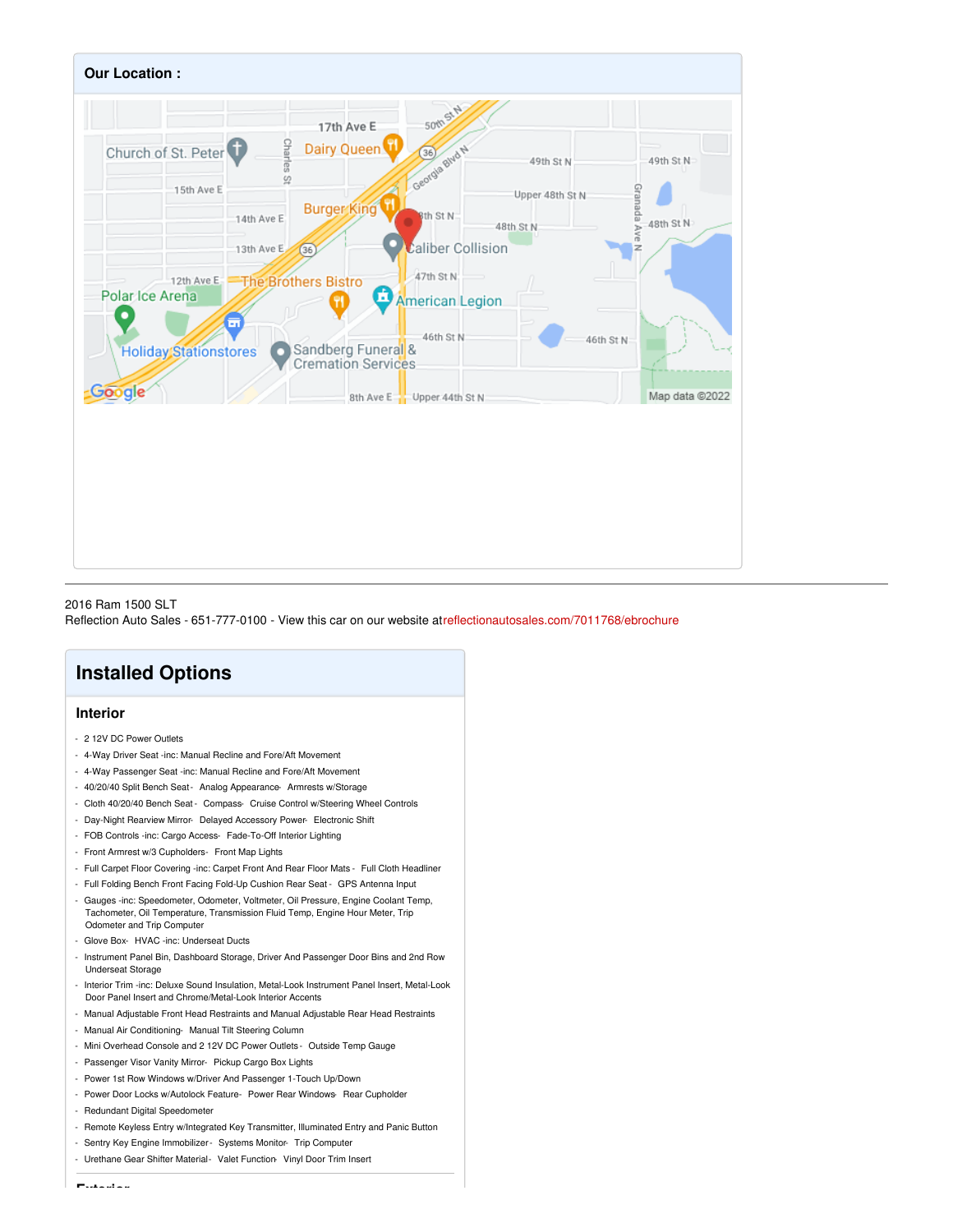#### **Exterior**

- Active Grille Shutters- Auto On/Off Aero-Composite Halogen Headlamps w/Delay-Off
- Black Exterior Mirrors- Black Side Windows Trim and Black Front Windshield Trim
- Cargo Lamp w/High Mount Stop Light- Center Hub- Chrome Door Handles
- Chrome Front Bumper w/Body-Colored Rub Strip/Fascia Accent- Chrome Grille
- Chrome Rear Step Bumper- Clearcoat Paint- Deep Tinted Glass
- Exterior Mirrors w/Heating Element- Front License Plate Bracket- Full Size Spare Tire
- Galvanized Steel/Aluminum Panels- Goodyear Brand Tires- Power Rear Window
- Power Side Mirrors w/Manual Folding- Regular Box Style
- Spare Tire Stored Underbody w/Crankdown- Steel Spare Wheel
- Tailgate Rear Cargo Access- Tailgate/Rear Door Lock Included w/Power Door Locks
- Tip Start- Tires: P265/70R17 BSW AS- Variable Intermittent Wipers
- Wheels: 17" x 7" Aluminum

#### **Safety**

- 2 12V DC Power Outlets
- 4-Way Driver Seat -inc: Manual Recline and Fore/Aft Movement
- 4-Way Passenger Seat -inc: Manual Recline and Fore/Aft Movement
- 40/20/40 Split Bench Seat- Analog Appearance- Armrests w/Storage
- Cloth 40/20/40 Bench Seat Compass- Cruise Control w/Steering Wheel Controls
- Day-Night Rearview Mirror- Delayed Accessory Power- Electronic Shift
- FOB Controls -inc: Cargo Access- Fade-To-Off Interior Lighting
- Front Armrest w/3 Cupholders- Front Map Lights
- Full Carpet Floor Covering -inc: Carpet Front And Rear Floor Mats Full Cloth Headliner
- Full Folding Bench Front Facing Fold-Up Cushion Rear Seat GPS Antenna Input
- Gauges -inc: Speedometer, Odometer, Voltmeter, Oil Pressure, Engine Coolant Temp, Tachometer, Oil Temperature, Transmission Fluid Temp, Engine Hour Meter, Trip Odometer and Trip Computer
- Glove Box- HVAC -inc: Underseat Ducts
- Instrument Panel Bin, Dashboard Storage, Driver And Passenger Door Bins and 2nd Row Underseat Storage
- Interior Trim -inc: Deluxe Sound Insulation, Metal-Look Instrument Panel Insert, Metal-Look Door Panel Insert and Chrome/Metal-Look Interior Accents
- Manual Adjustable Front Head Restraints and Manual Adjustable Rear Head Restraints
- Manual Air Conditioning- Manual Tilt Steering Column
- Mini Overhead Console and 2 12V DC Power Outlets Outside Temp Gauge
- Passenger Visor Vanity Mirror- Pickup Cargo Box Lights
- Power 1st Row Windows w/Driver And Passenger 1-Touch Up/Down
- Power Door Locks w/Autolock Feature- Power Rear Windows- Rear Cupholder
- Redundant Digital Speedometer
- Remote Keyless Entry w/Integrated Key Transmitter, Illuminated Entry and Panic Button
- Sentry Key Engine Immobilizer Systems Monitor- Trip Computer
- Urethane Gear Shifter Material- Valet Function- Vinyl Door Trim Insert

### **Mechanical**

- 160 Amp Alternator- 1700# Maximum Payload- 26 Gal. Fuel Tank- 3.21 Rear Axle Ratio
- 4-Wheel Disc Brakes w/4-Wheel ABS, Front Vented Discs, Brake Assist and Hill Hold Control
- 50 State Emissions- 730CCA Maintenance-Free Battery- Auto Locking Hubs
- Electric Power-Assist Steering- Electronic Transfer Case- Engine Oil Cooler
- Engine: 3.6L V6 24V VVT -inc: Flex fuel capable Front And Rear Anti-Roll Bars
- GVWR: 6,800 lbs- HD Shock Absorbers- Multi-Link Rear Suspension w/Coil Springs
- Part-Time Four-Wheel Drive- Short And Long Arm Front Suspension w/Coil Springs
- Single Stainless Steel Exhaust- Towing Equipment -inc: Trailer Sway Control
- Trailer Wiring Harness- Transmission w/Driver Selectable Mode and Oil Cooler
- Transmission: 8-Speed Automatic (845RE)

## **Option Packages**

## **Factory Installed Packages**

-

\$1,150 ENGINE: 5.7L V8 HEMI MDS VVT -inc: GVWR: 6,900 lbs, Electronically Controlled Throttle, Heavy Duty Engine Cooling, Next Generation Engine Controller, Hemi Badge, Heavy Duty Transmission Oil Cooler